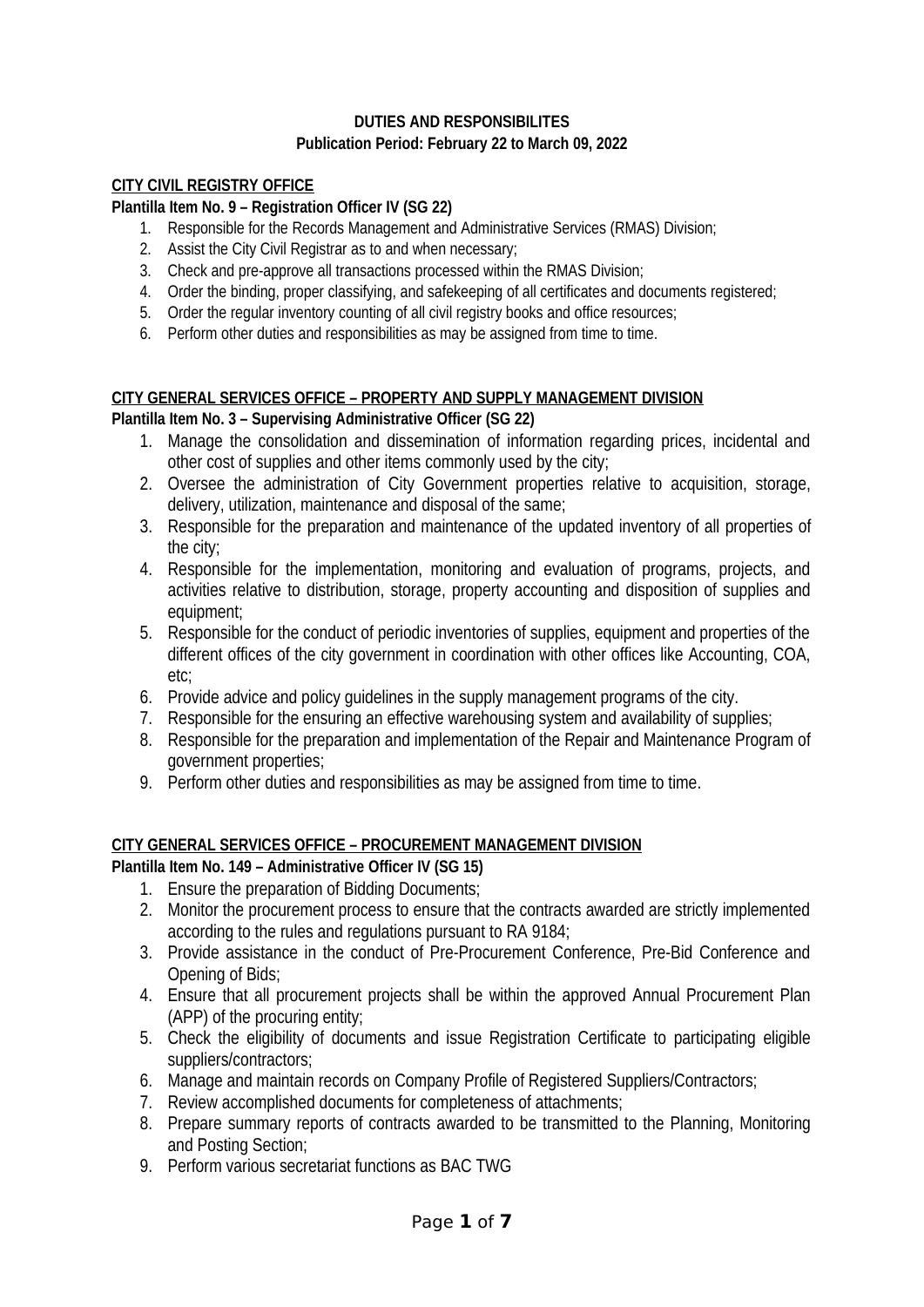10. Perform other duties and responsibilities as may be assigned from time to time.

# **CITY GENERAL SERVICES OFFICE – RECORDS MANAGEMENT DIVISION**

## **Plantilla Item No. 22 – Supervising Administrative Officer (SG 22)**

- 1. Responsible for the overall management and supervision of the functions and activities of the Records and Archives Management Division;
- 2. Responsible for the full responsibility over the custody and safekeeping of official records and documents of the city government;
- 3. Responsible for the preparation and update of functional policies and office procedures;
- 4. Responsible for establishment and maintenance of an active continuing program for the management, preservation and disposition of records;
- 5. Responsible for the preparation of the Records Disposition Schedule (RDS) and Records Disposal (RD);
- 6. Responsible for the management of the statutory requirements of the service;
- 7. Prepares communications and annual and other required reports
- 8. Authenticates copies of documents
- 9. Perform other duties and responsibilities as may be assigned from time to time.

## **Plantilla Item No. 153 – Administrative Officer III (SG 14)**

- 1. Responsible for the management of all processes under the Records Control Section;
- 2. Responsible for the efficient delivery of the correspondence to internal and key outputs across the city;
- 3. Responsible for the custody and safekeeping of official and active records and documents;
- 4. Responsible for ensuring that correspondences are appropriately addressed within time frames;
- 5. Responsible for the management of the control of documents which have the potential to impact on service delivery;
- 6. Responsible for the management and supervision of the control over the creating approval, distribution, usage and updates of documents and records;
- 7. Responsible for the formulation of strategic document monitoring system for the efficient handling of incoming and outgoing correspondences;
- 8. Assist the Division Head in establishing and maintaining an active continuing program for the management, preservation and disposition of records
- 9. Responsible for ensuring that the document management and customer-tracking system are being utilized;
- 10. In-charge of managing the daily function of the Data System Unit and Docuvue Monitoring Unit;
- 11. Responsible for the preparation and monitoring of the Data System Unit and Docuvue Monitoring Unit record deposit documentation;
- 12. Perform other duties and responsibilities as may be assigned from time to time.

## **Plantilla Item No. 167 – Administrative Assistant II (Administrative Assistant) (SG 8)**

- 1. Responsible for the management, monitoring and processing of received emails which includes but not limited to: sending/forwarding emails, and print to capture of necessary;
- 2. Responsible for the systematic classification and sorting of received correspondences;
- 3. Responsible for the preparation of all outgoing correspondences (email and hard copies) including the scanning, copying and recording of said outgoing correspondences to the database;
- 4. Responsible for the efficient distribution of correspondences to concerned offices;
- 5. Responsible for the collection/distribution of inter department documents;
- 6. Responsible for processing returned files such as but not limited to: endorsement to appropriate authorities; paper filing, etc;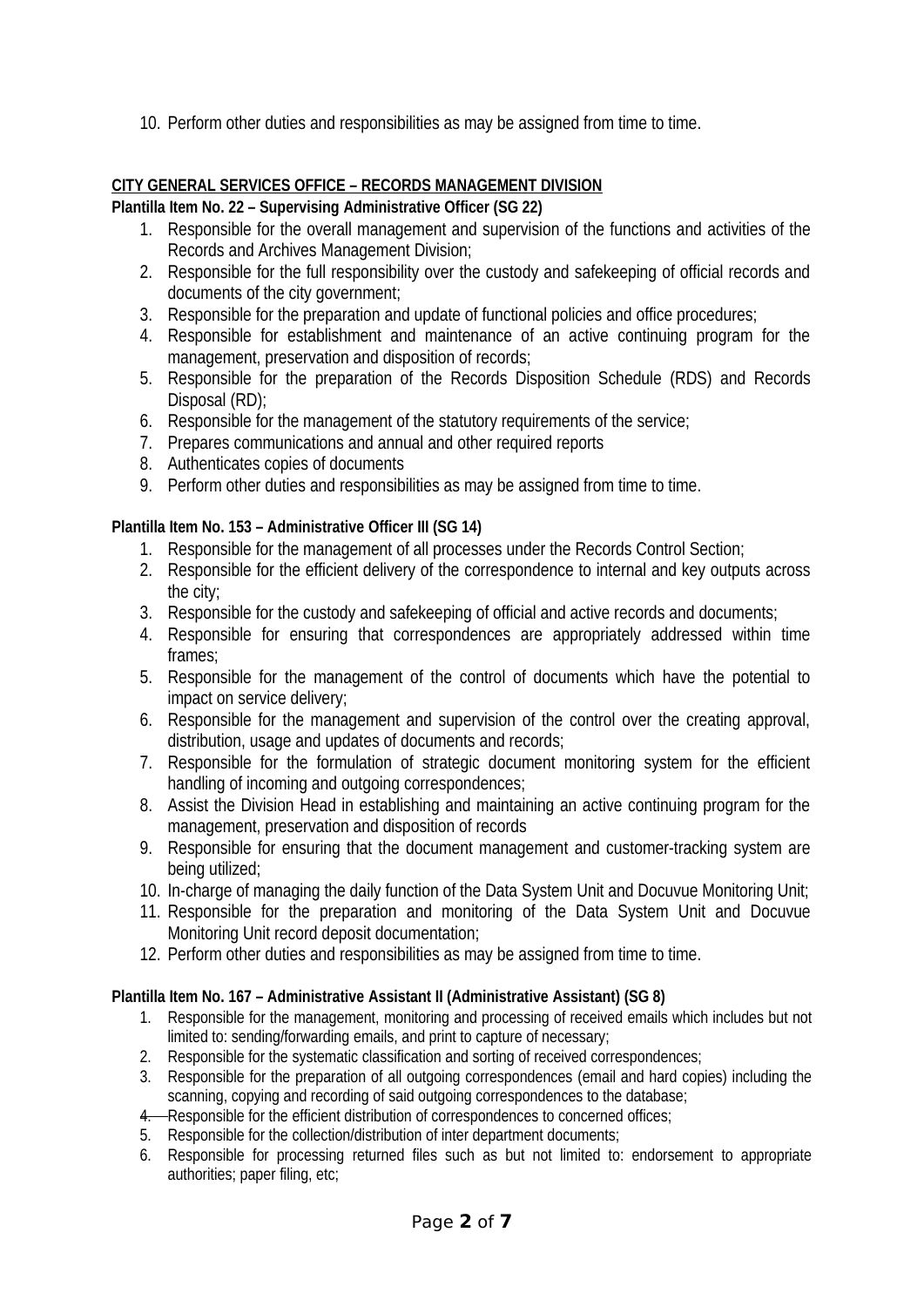- 7. Responsible for the management of the database which includes but not limited to, encoding of active and inactive records, identification of records to the captured and back-up of database;
- 8. Responsible for the monitoring and identification of all records being maintained, and modified including the management of retention and disposition rules;
- 9. Responsible for monitoring all records due for destruction according to their authorized disposal specification;
- 10. Responsible for monitoring retention instruction to records and the appropriate disposition event when the retention period expires;
- 11. Responsible for monitoring records that require long term or permanent retention that meets long term preservation requirements
- 12. Responsible for documentation f retention information and disposition events in the data system;
- 13. Perform other duties and responsibilities as may be assigned from time to time.

#### **Plantilla Item No. 168 – Administrative Assistant II (Administrative Assistant) (SG 8)**

- 1. Provide assistance in the preparation of Request for Authority to Dispose Records (RADR) based on the Records Inventory and duly signed by the agency head or his/her authorized designee;
- 2. Provide assistance in the submission of the Request for Authority to Dispose duly signed by the head of the agency to the National Archives of the Philippines for approval;
- 3. Provide assistance in the preparation of the schedule and necessary details in connection with the disposal of records;
- 4. Perform other duties and responsibilities as may be assigned from time to time.

## **CITY GENERAL SERVICES OFFICE – UTILITY AND MAINTENANCE SERVICES DIVISION**

## **Plantilla Item No. 159 – Administrative Officer II (SG 11)**

- 1. In charge in the implementation of plans, programs and activities relative to the provision of utility services on public facilities, janitorial or housekeeping services on city government offices and facilities, maintenance of parks & plazas and street cleaning;
- 2. Responsible for the identification of needed materials or supplies for the effective performance of utility services;
- 3. Responsible for the preparation and submission monthly accomplishment report;
- 4. Responsible for the preparation of various correspondences pertinent to the function of the division;
- 5. Responsible for the supervision of all personnel under the Utility Services Section;
- 6. Responsible for all administrative works for the division;
- 7. Perform other duties and responsibilities as may be assigned from time to time.

#### **CITY ACCOUNTANT'S OFFICE**

#### **Plantilla Item No. 7 – Administrative Assistant II (Accounting Clerk III) (SG 8)**

- 1. Prepare Accountant's Advice of Local Check Disbursements;
- 2. Receive signed checks from the City Mayor's Office and transmitting the same to the City Treasurer's Office;
- 3. Post tax withheld on paid vouchers to monthly alphalist of creditors (CEF,SHS,SEF & TRUST FUND);
- 4. Prepare additional compensation of Job-Order Employees (HDMF, PHIC & SSS);
- 5. Print monthly remittances report for Permanent and Casual Employees;
- 6. Prepare and print monthly disbursement and journal entry voucher of Landbank loans of Permanent and Casual Employees;
- 7. Process payment of payroll for Eco-Aides, Madrasah, Subsidy and Alternative Learning System;
- 8. Perform other duties and responsibilities as may be assigned from time to time.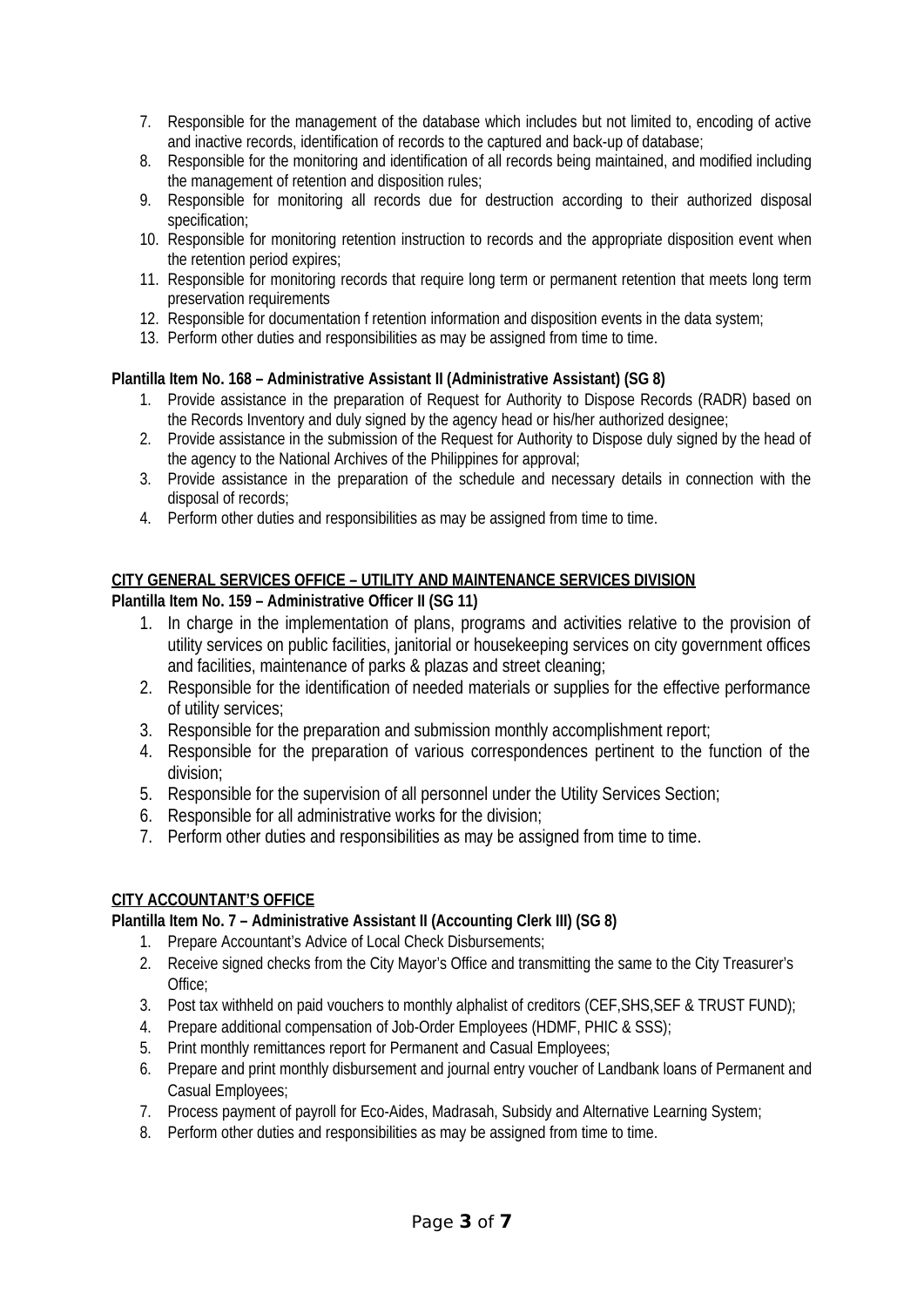### **Plantilla Item No. 15 – Administrative Assistant III (Senior Bookkeeper) (SG 9)**

- 1. Monitor, reconcile with subsidiary ledgers and prepare the Schedule of previous Trust Fund Accounts transferred to General Fund;
- 2. Monitor and set-up Books of Accounts for Public-Private Partnership Projects and other future projects of the City;
- 3. Post Journal Transactions to Subsidiary Ledgers for General Fund Special Accounts (Different lines of Business Economic Enterprise);
- 4. Posting of JEV to the Journals of CEF;
- 5. Post Subsidiary Ledgers to General Ledger Special Accounts (Different lines of Business Economic Enterprise);
- 6. Check and balance of all accounts in the WTB against SL for Special Account (Different lines of Business Economic Enterprise);
- 7. Maintain Cost Accounting Books for Merchandise for sale (e.g. compost);
- 8. Prepare Cash Flow Statements for Special Accounts;
- 9. Prepare Financial Statements for City College (BS & IS):
- 10. Perform other duties and responsibilities as may be assigned from time to time.

### **Plantilla Item No. 29 – Administrative Aide VI (Clerk III) (SG 6)**

- 1. Manage and maintain proper tracking and recording of all vouchers and documents routed to the City Accountant's Office;
- 2. Perform administrative/secretarial functions for the City Accountant's office;
- 3. In-charge of the efficient management and distribution of the office supplies and equipment within the City Accountant's Office;
- 4. Maintain and manage the supply inventory record of the City Accountant's Office;
- 5. In-charge of the systematic receiving and recording of vouchers and pertinent documents prior to transmittal to concerned accounting personnel;
- 6. Perform other duties and responsibilities as may be assigned from time to time.

#### **CITY ASSESSOR'S OFFICE**

## **Plantilla Item No. 20 – Local Assessment Operations Officer II (SG 15)**

- 1. Conduct ocular inspection on buildings, machinery and other improvements subject for appraisal for taxation purposes;
- 2. Conduct ocular inspection on demolished buildings and recommends cancellation of assessment;
- 3. Conducts field operation to verify vacant lots prior to issuance of Certificate of No Improvement;
- 4. Prepares Field Appraisal and Assessment Sheet of buildings, machinery and other improvements based on the result of ocular inspection conducted;
- 5. Assist on determining the appropriate appraisal and assessment levels of real properties;
- 6. Perform other duties and responsibilities as may be assigned from time to time.

#### **Plantilla Item No. 9 – Assessment Clerk II (SG 6)**

- 1. Ensure completeness of pertinent records prior to evaluation;
- 2. Responsible in the scheduling of ocular inspection;
- 3. Responsible in recording of transactions of the division;
- 4. Assist in the preparation of Field Appraisal and Assessment Sheet of buildings, machinery and other improvements based on the result of ocular inspection conducted;
- 5. Assist in preparing accomplishment Report of the Division;
- 6. Update records in the Real Property Tax System.
- 7. Perform other duties and responsibilities as may be assigned from time to time.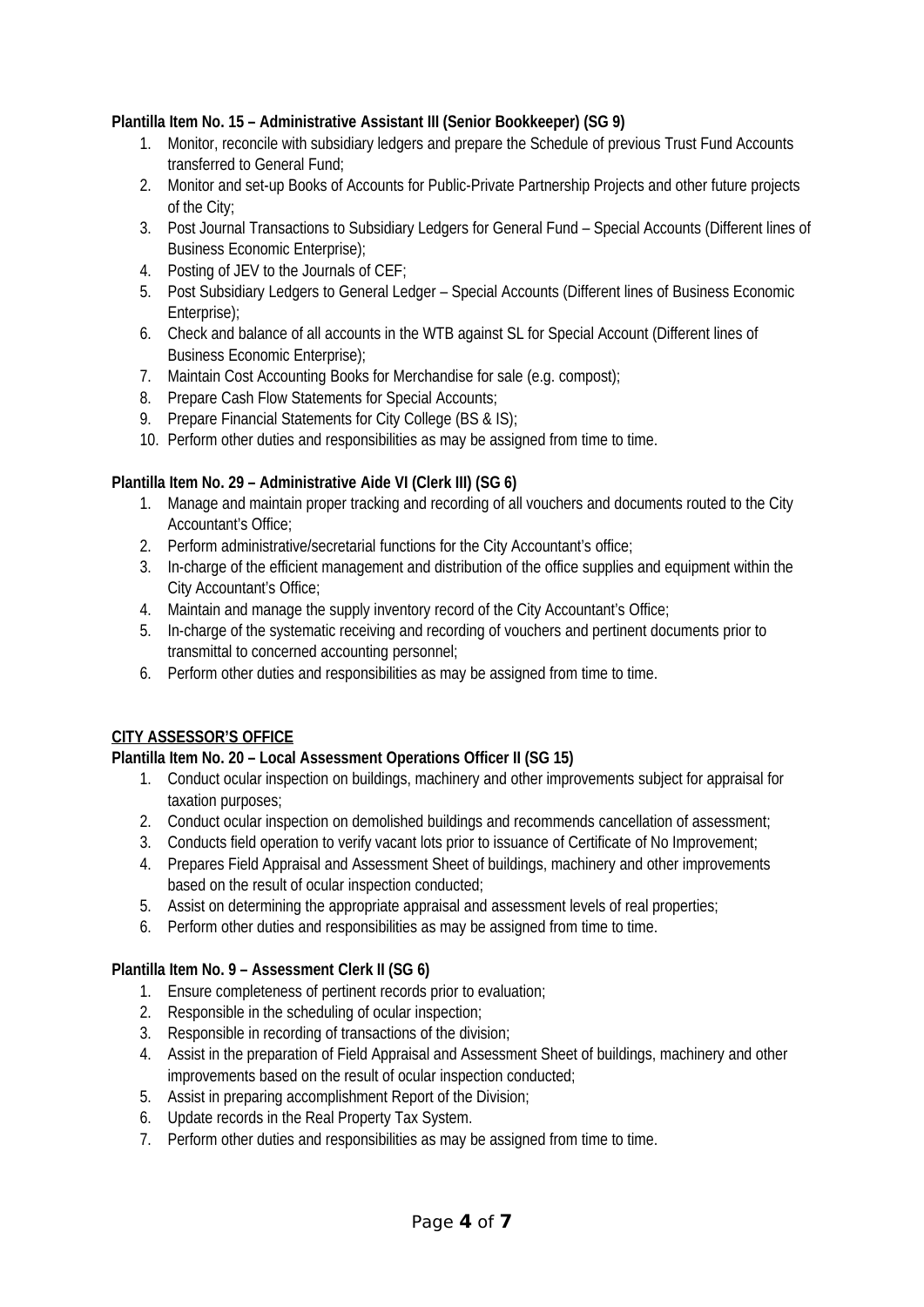### **Plantilla Item No. 6 – Assessment Clerk II (SG 6)**

- 1. Encode Assessment Records on Real Property Tax Administration System;
- 2. Verify submitted documents prior to the acceptance and processing of documents;
- 3. Perform other duties and responsibilities as may be assigned from time to time.

### **Plantilla Item No. 16 – Assessment Clerk II (SG 6)**

- 1. Verify submitted documents prior to the acceptance and processing of documents;
- 2. Issue various certifications such as Certificate of No Property, No Improvement, Property Holding and Certified copy of Tax Declaration;
- 3. Perform other duties and responsibilities as may be assigned from time to time.

### **CITY PLANNING AND DEVELOPMENT COORDINATOR'S OFFICE**

### **Plantilla Item No. 21 – Administrative Officer II (SG 11)**

- 1. Ensure the implementation of comprehensive land use plan and zoning ordinances/policies;
- 2. Perform highly skilled work on mapping and GIS management;
- 3. Update parcelized mapping of the City and input demographic data for planning reference;
- 4. Update land parcels for efficient utilization of land use maps;
- 5. Perform Sieve Mapping in identifying sites for future planned unit developments;
- 6. Provide assistance to students, government agencies and Non-Government Organizations on research methods;
- 7. Ensure proper implementation of the Comprehensive Land Use Plan as well as zoning ordinances and policies in the assessment, evaluation and release of zoning permits and certificates;
- 8. Assist in the issuance of locational clearance and zoning certificates.
- 9. Perform other duties and responsibilities as may be assigned from time to time.

#### **Plantilla Item No. 22 – Zoning Inspector II (SG 8)**

- 1. Assist in the implementation of comprehensive land use plan and zoning
- 2. Perform site inspection for land use regulation
- 3. Update GIS database for efficient utilization of land use maps
- 4. Perform other duties and responsibilities as may be assigned from time to time.

#### **Plantilla Item No. 10 – Administrative Assistant II (Clerk IV) (SG 8)**

- 1. Ensure the implementation of comprehensive land use plan and zoning ordinances/policies esp. covering business establishments;
- 2. Perform highly skilled and responsible clerical work on records management for land use regulation;
- 3. Perform other duties and responsibilities as may be assigned from time to time.

#### **Plantilla Item No. 15 – Statistician II (SG 15)**

- 1. In-charge of the regular updating of the Socio-Economic Profile;
- 2. Analyze and interpret statistical data in order to identify significant differences in relationships among sources of information;
- 3. Design and facilitate socio-economic research projects that apply valid scientific techniques and utilize information obtained from baselines or historical data in order to structure uncompromised and efficient analyses;
- 4. Evaluate sources of information and statistical methods and procedures used in order to determine any limitations in terms of reliability or usability and ensure data validity and accuracy;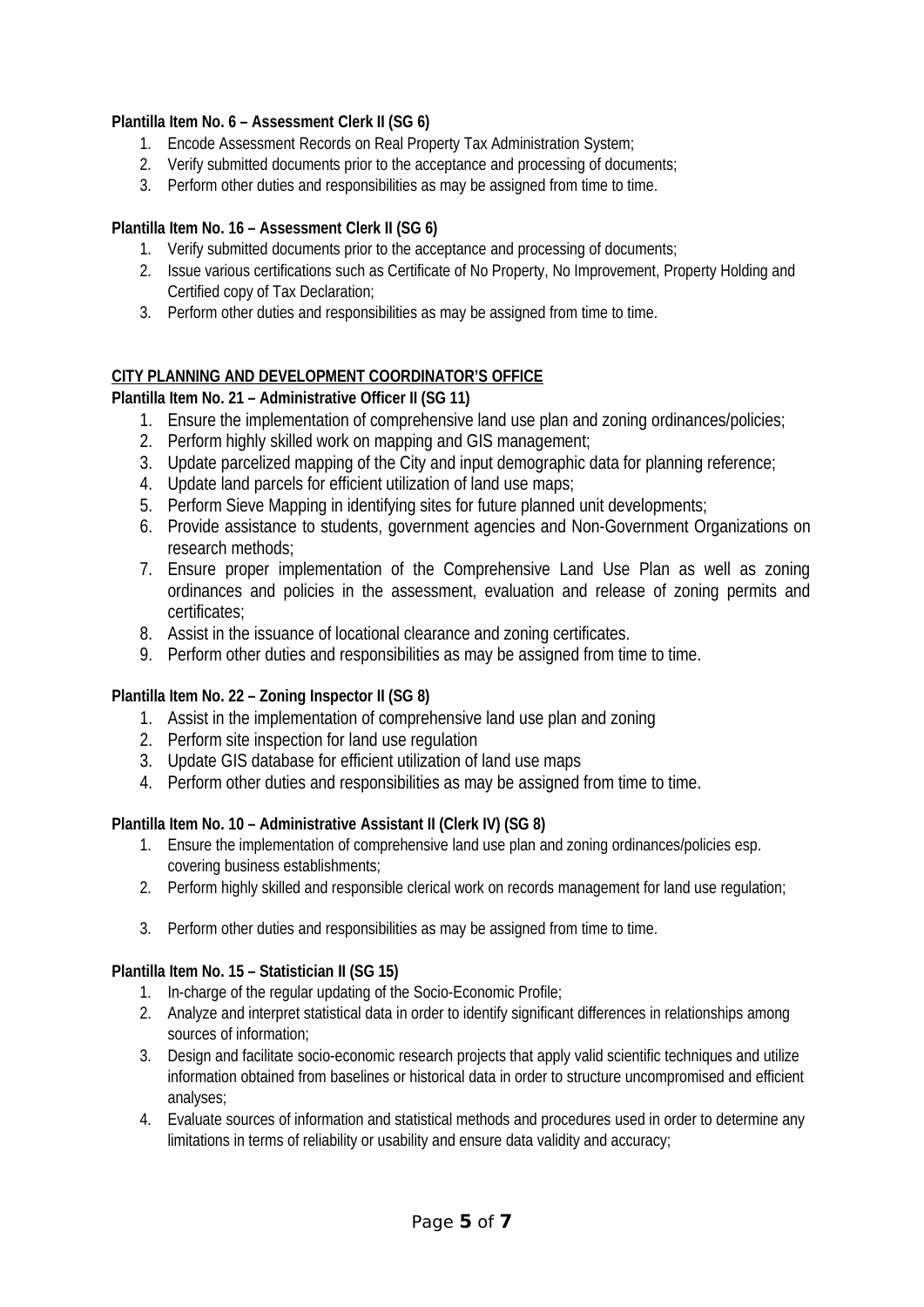- 5. Plan data collection methods for specific projects, and determine the types and sizes of sample groups to be used;
- 6. Report results of statistical analysis, including information in the form of graphs, charts, and tables;
- 7. Perform other duties and responsibilities as may be assigned from time to time.

## **CITY BUDGET OFFICE**

### **Plantilla Item No. 9 – Administrative Aide IV (Budgeting Aide) (SG 4)**

- 1. Receive all incoming OBRs (New, Adjustments, Cancellations) for Special Education Fund;
- 2. Detach copies of OBRs (certified, adjustments, cancellations) and ensure timely transmittal to respective receiving offices;
- 3. Forward 1 copy of detached OBR to Accounting on a weekly basis and 1 copy for CBO file in complete series;
- 4. File adjustments & cancellations per OBR for General Fund;
- 5. Receive all incoming and outgoing documents related to barangay affairs such as Barangay Budgets for review;
- 6. Transmit reviewed Barangay Budgets to Sangguniang Panlungsod.
- 7. Maintain database of incoming and outgoing documents for SEF and Barangay Affairs,
- 8. Receive and file all incoming communications for the department
- 9. File and safe keep SEF and Barangay Budgets
- 10. Perform other duties and responsibilities as may be assigned from time to time.

### **CITY SOCIAL WELFARE AND DEVELOPMENT OFFICE**

#### **Plantilla Item No. 23 – Administrative Officer II (SG 11)**

- 1. Maintains an Early Childhood Care and Development Satellite Unit Office;
- 2. Conducts regular monitoring and classroom observation to Child Development Centers within cluster assignment;
- 3. Provides technical assistance to Child Development Workers on curriculum instruction and assessment during regular learning/coaching sessions;
- 4. Conduct and review performance evaluation and targets of Child Development Workers within the cluster unit;
- 5. Implements performance review and feedback mechanism for continuous program development;
- 6. Perform other duties that may be assigned from time to time.

#### **CADMINO – LOCAL HOUSING AND SETTLEMENT DIVISION**

#### **Plantilla Item No. 38, 41– Administrative Aide VI (Clerk III) (SG 6)**

- 1. Conduct census and tagging operations;
- 2. Conduct background investigation of housing beneficiaries;
- 3. Assist in the community organization and social preparation of informal settlers;
- 4. Perform other duties and responsibilities that may be assigned from time to time

#### **CITY TREASURER'S OFFICE**

#### **Plantilla Item No. 56 – Administrative Officer V (Cashier III) (SG 18)**

- 1. Serve as Liquidating Officer of all funds;
- 2. Gather and accept remittances from collection officers
- 3. Accept and safekeep collection deposits and issue proper receipt/acknowledgement;
- 4. Check and verify daily collection remittances and balances as per used accountable forms;